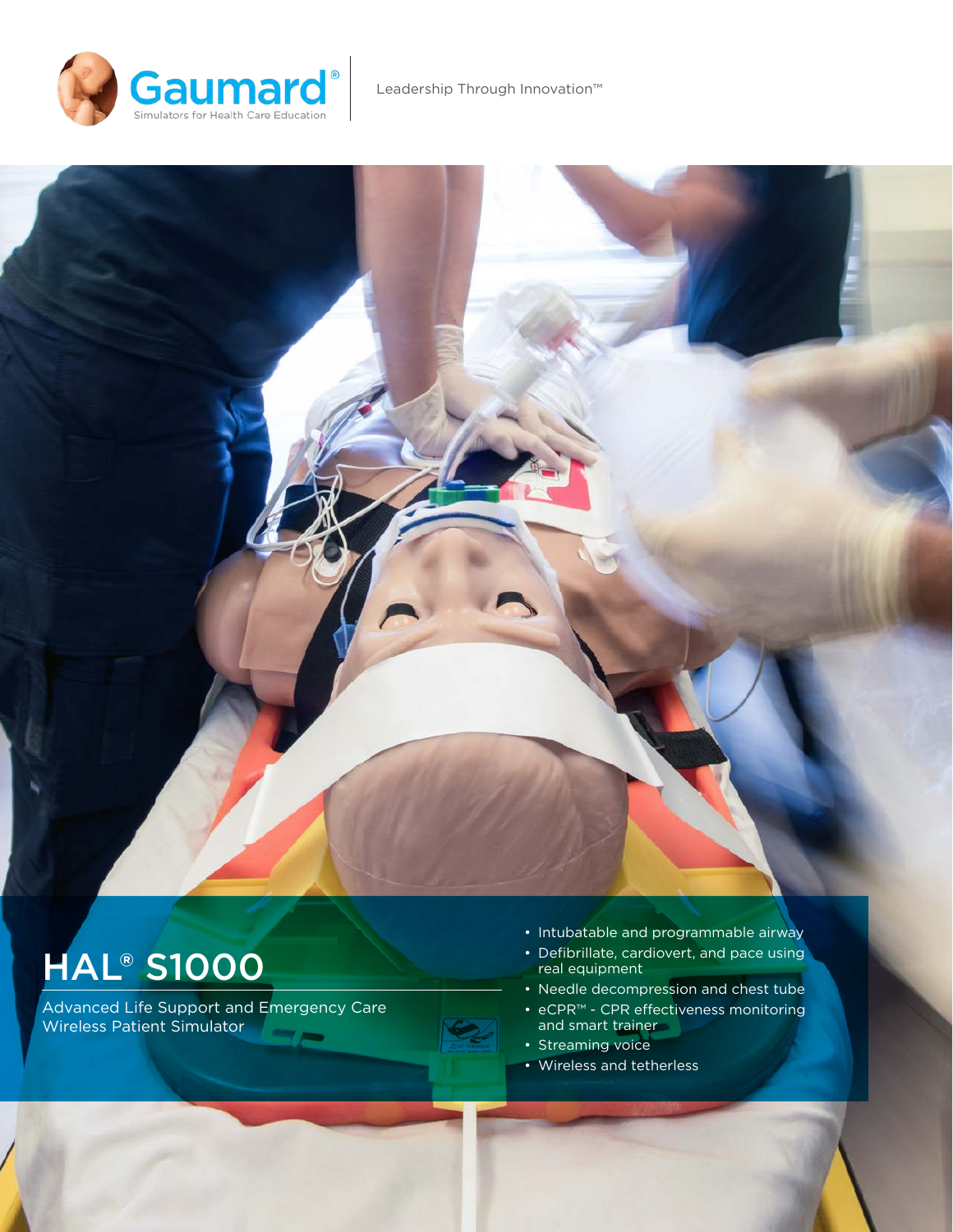## HAL® S1000 | *Emergency Patient Simulator*

## Simply The Best Valued Patient Simulator for ALS and Emergency Response Training.

HAL S1000 is a wireless, computercontrolled, full-body patient simulator explicitly developed for immersive emergency response and advanced life support simulation-based training. HAL offers participants the opportunity to practice handson, using real equipment, and in real environments to improve knowledge, skills, and teamwork.





#### UNI® SIMULATOR CONTROL INTERFACE INCLUDED

The UNI simulator control software provides you with all the tools you need to deliver a rich simulation experience from one intuitive interface. UNI features precise touchbased controls, task automation, real-time feedback, and automatic data capture tools designed to operate seamlessly during even the most complex scenarios.

- Drive scenarios on-the-fly or using preprogrammed scenarios
- Precise physiological control over cardiac, breathing, and circulation parameters
- Monitor and analyze CPR quality performance in real-time
- Export CPR performance reports for debriefing



#### PERFORM CHEST COMPRESSION AND VENTILATIONS

Compress the chest hard and fast; feel the realistic recoil after each compression.



#### PULSE SITES SYNCHRONIZE WITH BP AND HEART RATE

Carotid, femoral and radial pulses operate continuously and are synchronized with the ECG.



#### INTUBATABLE AND PROGRAMMABLE AIRWAY

Use NP/OP/ET/LMA tubes. Program tongue edema and laryngospasm.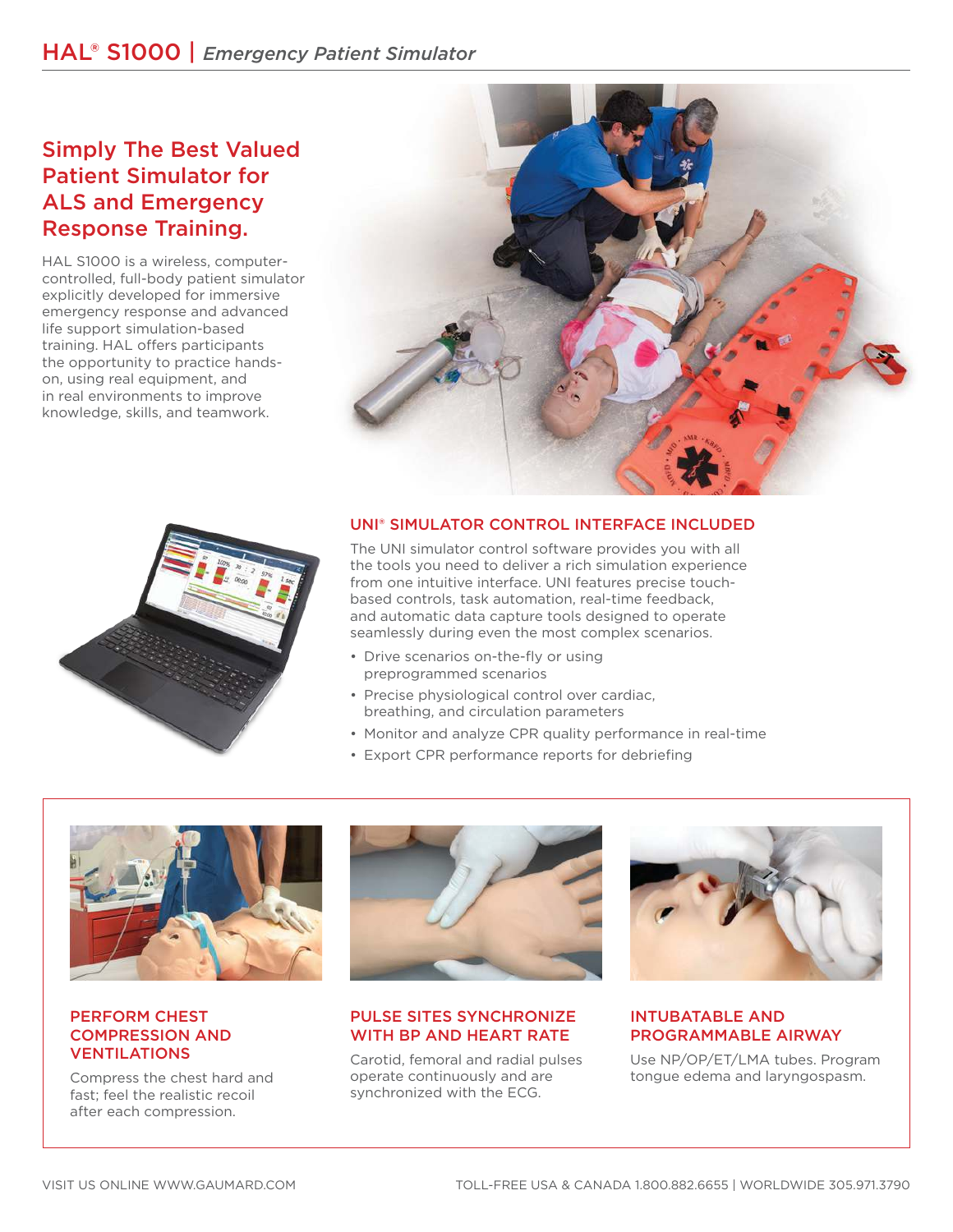

#### DEFIBRILLATE, CARDIOVERT & PACE USING REAL EQUIPMENT

Defibrillate cardiovert and pace using real EMS equipment and see HAL's ECG on your real AED.



#### WIRELESS STREAMING VOICE

Be the voice of HAL and hear caregiver responses. Create and store vocal responses or select from 80+ pre-recorded phrases.



#### WIRELESS AND TETHERLESS

HAL is completely self-contained and wireless and fully operational on battery for up to 5 hours.



#### REAL-TIME CPR FEEDBACK

Monitor compression depth and rate, ventilations, "no-flow" time, and number of cycles. Export performance reports for debriefing.



#### BILATERAL IV ARMS

Bilateral IV training arms that can be used for bolus or intravenous infusions as well as for draining fluids.



#### VIEW DYNAMIC ECG

View dynamic ECG on a real ECG monitor. AED shown converting HAL's ventricular fibrillation.



#### SPONTANEOUS CHEST RISE AND REALISTIC HEART AND LUNG SOUNDS

Program variable respiratory patterns and heart and lung sounds.



#### NEEDLE DECOMPRESSION AND CHEST TUBE

HAL® supports bilateral needle decompression and chest tube placement.



#### SURGICAL TRACHEA

Realistic surgical trachea allows tracheostomy or needle cricothyrotomy.